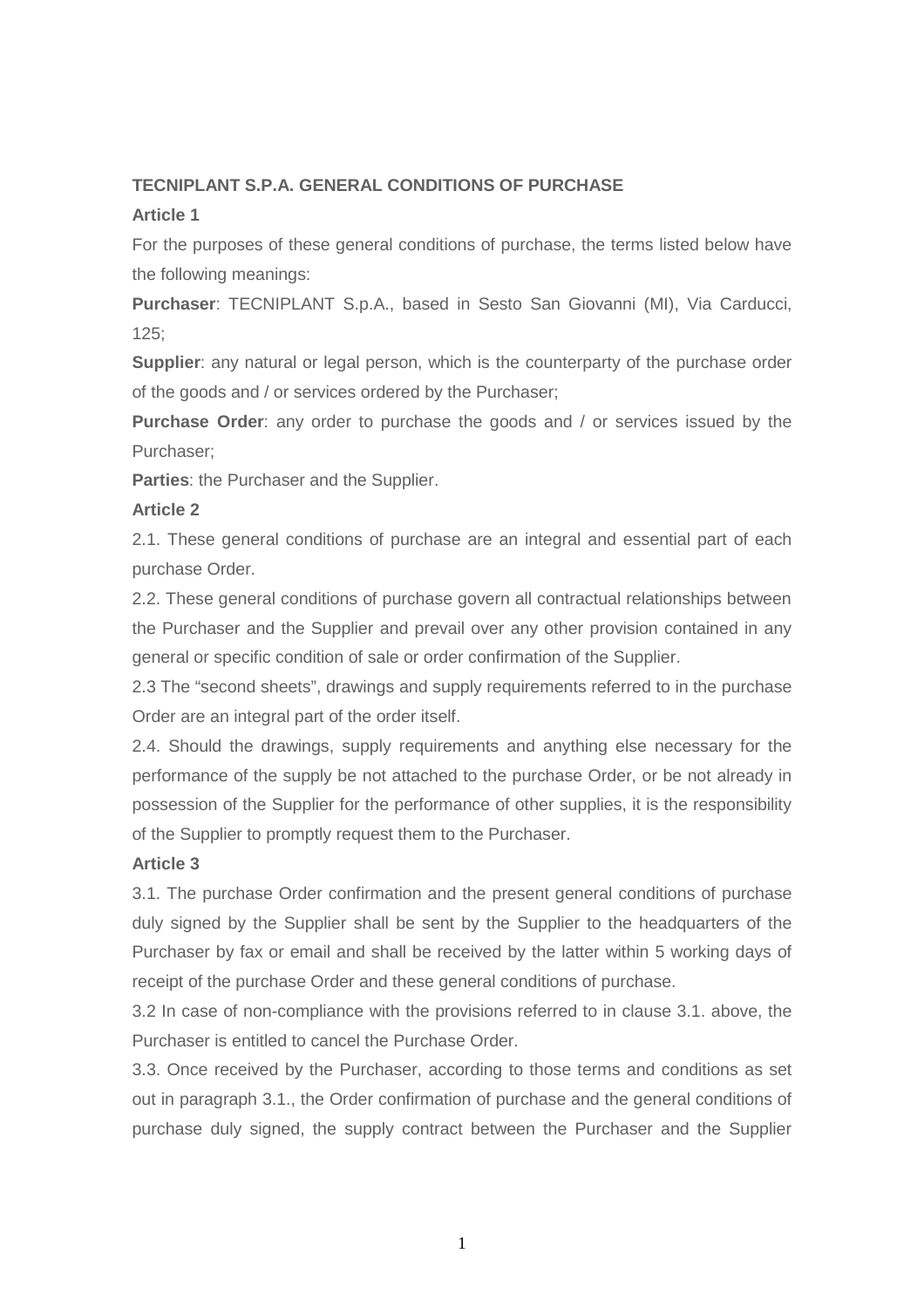shall be deemed executed. Failing any confirmation, the provisions referred to in the Order shall be deemed accepted in full and valid.

## **Article 4**

4.1. The prices are, unless otherwise agreed in the purchase Order, fixed and invariable, for goods of good commercial quality, free from evident and hidden defects, entirely suitable for the intended use, delivered as stated in the Order, including packaging.

4.2 Phytosanitary IPPC marking on wood packaging – Regulations on wood packaging material treatments.

For wood packaging, in compliance with the IPPC phytosanitary regulations, the latter provides that solely and exclusively wood treated in accordance with the rules in force in the Country of final destination shall be used and that the two opposite sides of the packaging shall be clearly and permanently marked pursuant to the ISPM No. 15.

# **Article 5**

5.1. Drawings, gauges, models, printed matters and samples, if any, delivered by the Purchaser to the Supplier for the performance of the purchase Order remain the exclusive property of the Purchaser and shall be returned in good state of repair upon completion of supply.

5.2 In taking the order, the Supplier agrees to limit the preparation or construction of the pieces to be performed on the Purchaser's design to the quantity ordered and not to assign to third parties, for any reason whatsoever, these pieces, even in small quantities, regardless of the fact that they bear or not the trade-mark or other distinctive marks of the Purchaser.

## **Article 6 Terms of delivery**

6.1. The terms of delivery referred to in the purchase Order are deemed for goods delivered to the specified destination and shall be strictly complied with by the Supplier. 6.2. Should the Supplier be unable to carry out a total or partial delivery within the prescribed period, it shall immediately notify the Purchaser and explain the reasons for inability or delay.

6.3. Should the delay or impediment be not due to recognised causes of force majeure, or should the reasons for delay or impediment be not immediately notified, the Purchaser is entitled to terminate the contract with the Supplier by operation of law, without the latter having any right to compensation.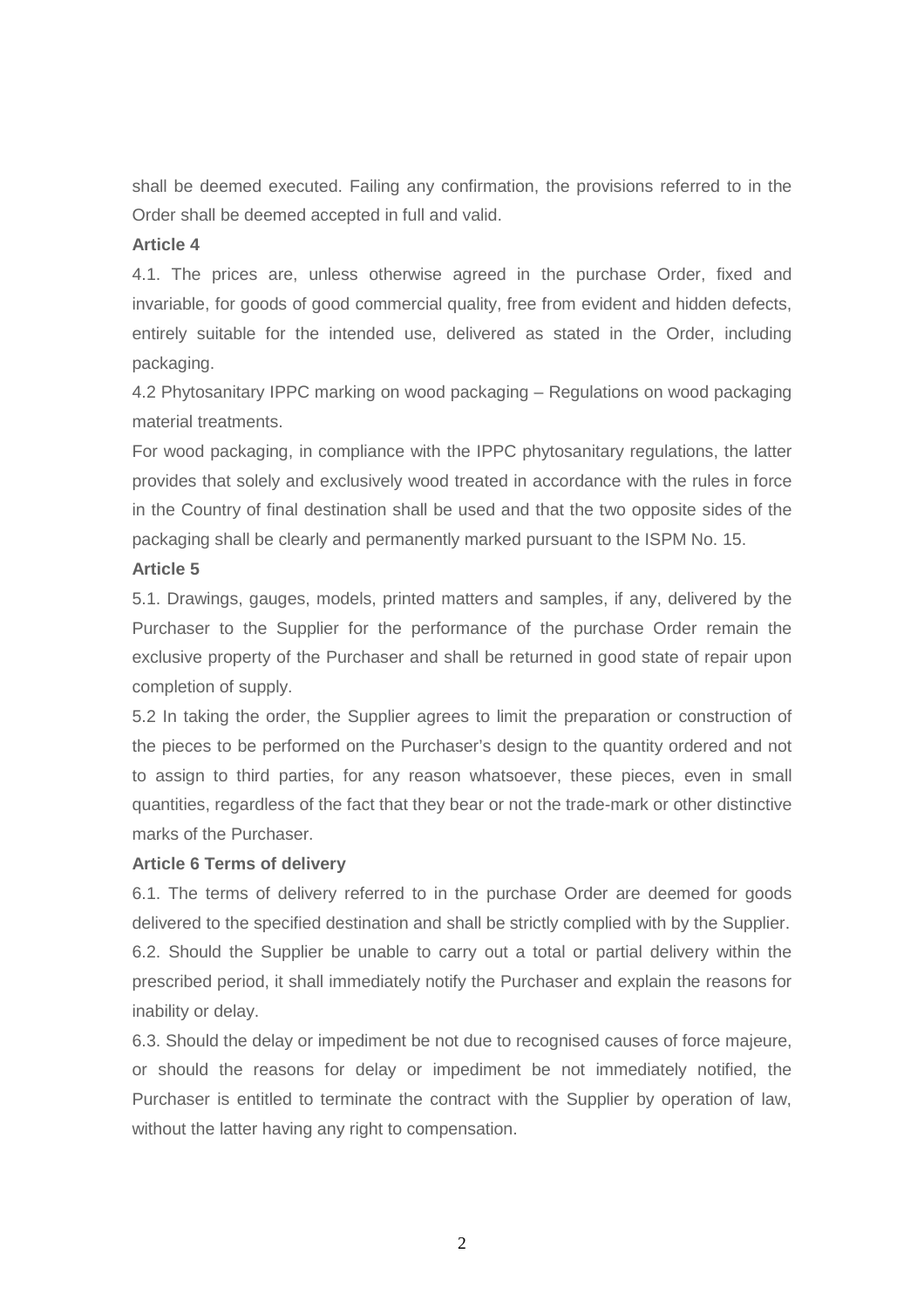6.4. The Purchaser is likewise entitled to order from another supplier the material not delivered or the service not provided within 30 days after the requested and / or confirmed delivery date, bringing actions against the Supplier for any damage resulting from differences of price or conditions and other repeatable damage.

### **Article 7**

The Purchaser is entitled to perform, through staff entrusted by it, inspections in the factories of the Supplier in order to verify the works progress or ascertain the quality of materials, samples or services covered by the purchase Order.

### **Article 8**

The controls on product made by personnel appointed by the Purchaser shall not relieve the Supplier from any supply requirements and related warranties.

## **Article 9 Transport**

9.1. The packaging shall be appropriate to the material provided and made in compliance with the related rules and all faults from imperfect packaging or negligence of the shipment shall be borne by the Supplier.

9.2. Departure parking expenses, packaging, freight forwarders' fees or other charges, which have not been expressly authorized by the Purchaser, shall not be recognised.

9.3. Deliveries made directly to the factories of the Purchaser or to a different place of destination, shall be always accompanied by a regular transport document containing the details of the purchase Order.

## **Article 10**

10.1. The delivery of the materials shall be limited to the quantity ordered, except for usual manufacturing tolerances.

10.2. The Purchaser assumes no responsibility regarding the materials sent by mistake, or outside of the purchase Order, or in excess than the quantity ordered.

10.3. Such materials shall be returned carriage forward and, if applicable, with compensation of expenses unduly incurred by the Purchaser.

10.4 As a rule, the entire material is received at the time of delivery, subject to further control for quality and quantity.

10.5. Should, upon arrival, or during the processing or the first period of operation of the device or system, which they are intended to, the Purchaser finds out that the delivered materials fail to comply with the requirements contained in the purchase Order or with the samples returned, they shall be rejected and made available to the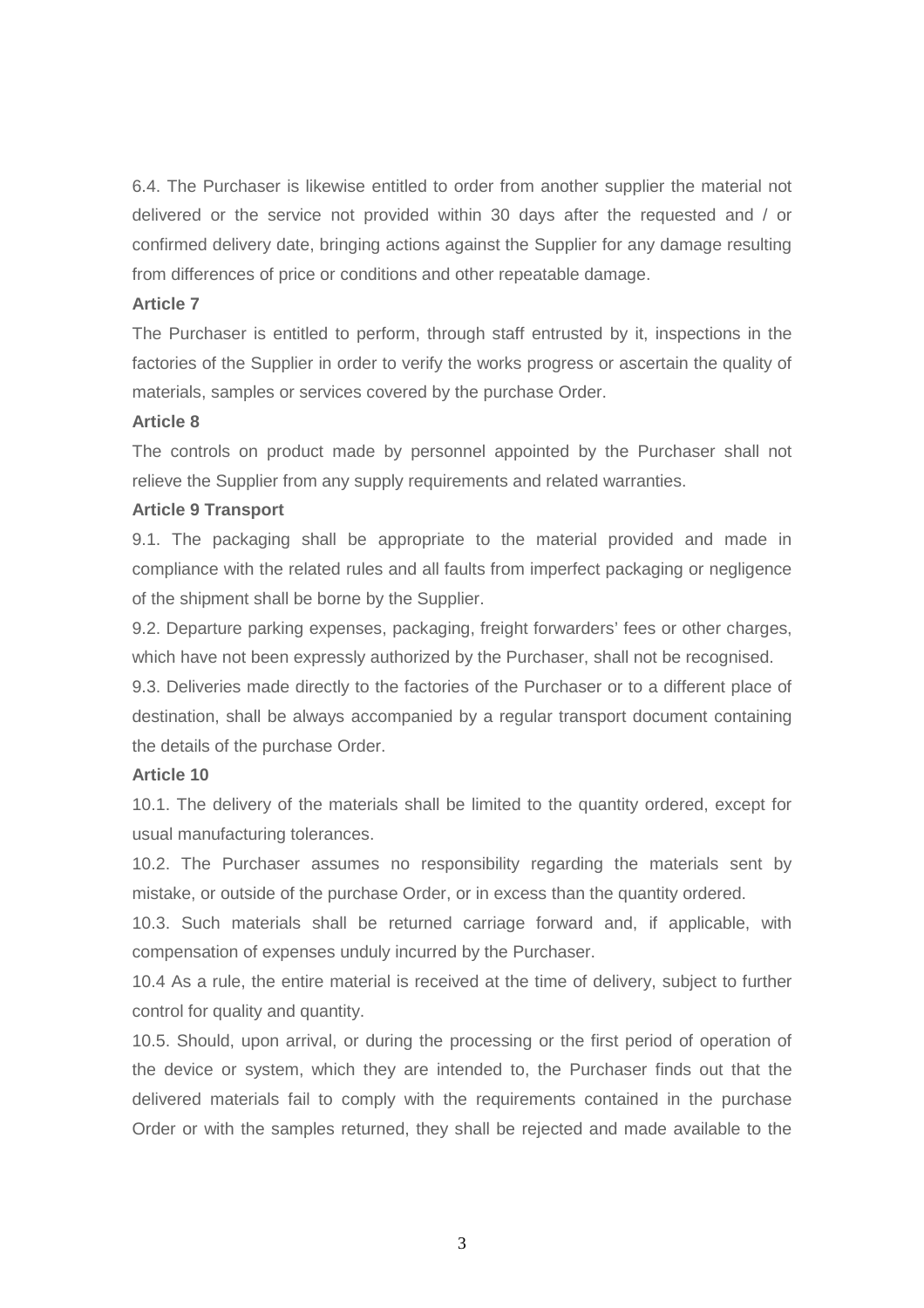Supplier, which shall take care of the withdrawal thereof.

10.6. After an eight-day term, the Purchaser is entitled to return the materials carriage forward and with compensation for any expenses incurred and repeatable damage.

10.7. The replacement, unless otherwise specified by the Purchaser, shall be subject to those conditions as set out in the purchase Order and in the shortest possible time, which shall be communicated to the Purchaser for acceptance.

### **Article 11 Warranty**

11.1. The Supplier represents and warrants that the materials covered by the purchase Order are free from any defect, whether evident or hidden, in design and manufacturing, and are fit for the purposes, which they are subject to.

11.2. Unless otherwise specified in the purchase Order, the warranty is valid for a period of twelve (12) months from the commissioning of the equipment or system on which the materials covered by the purchase Order are used.

11.3. In case of detection and reporting of faults or defects, the Purchaser is entitled, at its own discretion, to request the Supplier to immediately repair or replace the goods found to be defective with charges thereof borne by the Supplier, or to deduct from the amount due to the Supplier, the supply value or part thereof not consistent with the purchase Order.

11.4. Should the Supplier be in late with the removal of faults and / or defects, or in case of urgency, the Purchaser is entitled to remove any fault and / or defect or have them removed and to replace those parts, which are not in compliance with the purchase Order at the expense and risk of the Supplier, without prejudice to the right to damages of any nature, including indirect damages or damages consequential to the fault and / or defect of the delivered goods.

11.5. Throughout the warranty period, the Supplier shall indemnify the Purchaser from all claims, which the latter may suffer, by its customers and / or third parties in respect of damages of any kind to persons or property, resulting from defects of the goods supplied.

11.6. The costs for the replacement and / or repair of the goods shall be fully borne by the Supplier and the parts replaced under warranty are guaranteed for a further period of twelve (12) month following the replacement and / or repair.

11.7. The Supplier shall be likewise liable for all damages caused to the products to be delivered occurred during transport.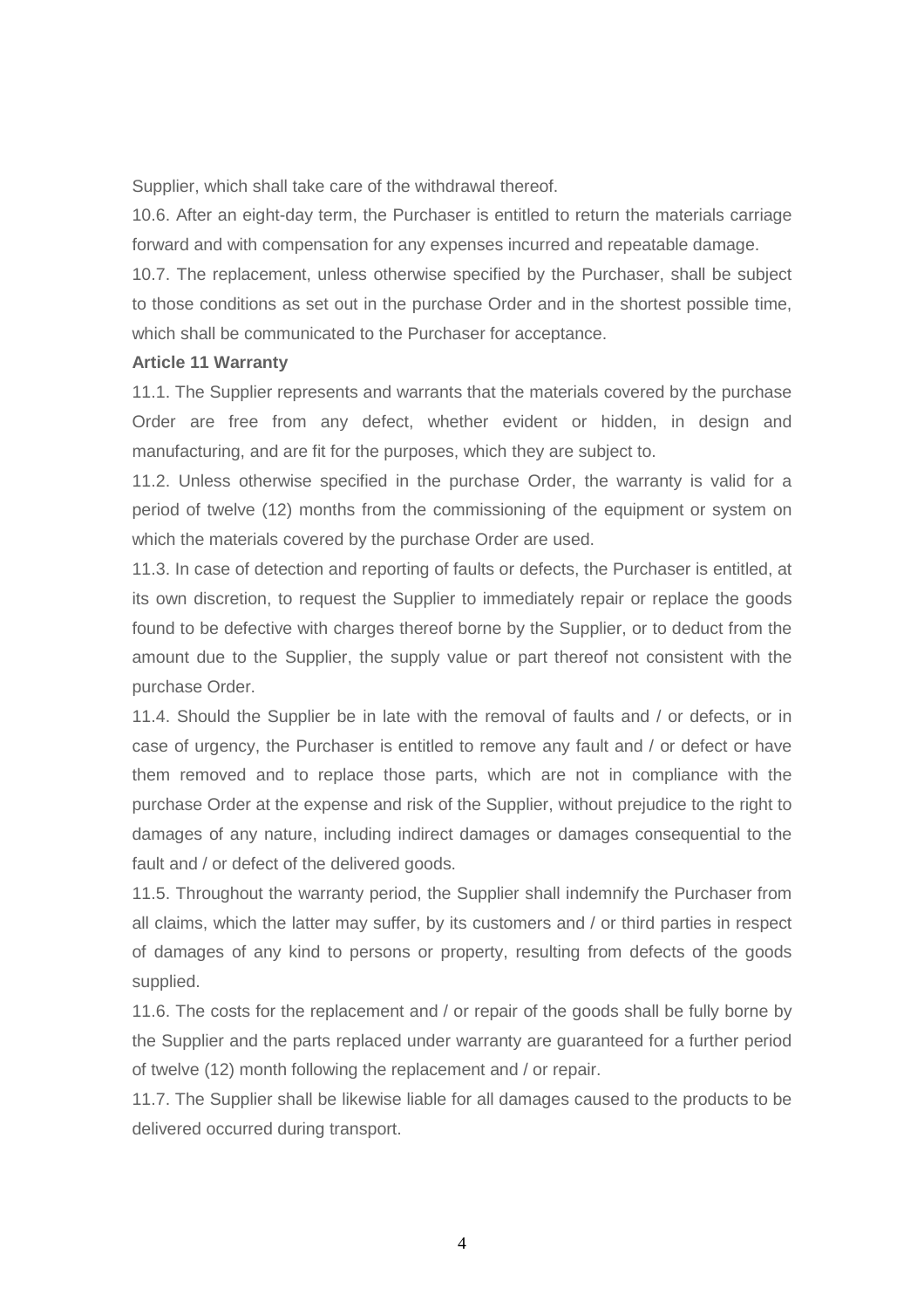#### **Article 12 Terms and method of payment**

12.1. The invoices shall be made out and addressed in accordance with the provisions set out in the purchase Order.

12.2. Each invoice shall refer to a single delivery or shipment and shall contain the reference number and date of the purchase Order.

12.3. The value of rejected goods for waste, if any, shall be deducted from the invoices together with expenses and repeatable damage, which have not already been repaid.

12.4. For the purposes of the final dates for payments, the date of receipt of the invoice is deemed valid.

12.5. Should the invoice refer to supplies made in advance, the final date for payment starts from the date of the delivery term provided for by the purchase Order.

12.6. Withdrawal of bills of exchange is not allowed.

### **Article 13 Compliance with rules, laws, regulations**

13.1. The Supplier declares that it regularly fulfils all its legal, administrative and contractual obligations towards its employees, both in relation to wages and social security contributions, and to the procedures and formalities relating to the payments.

13.2. The Supplier declares that it has fulfilled all the formalities required for safety and health of workers.

### **Article 14 Samples, drawings and technical documents**

14.1. The Supplier agrees, for itself and for its staff, to maintain the strictest confidentiality, with prohibition of disclosure to third parties, relating to documents, photographs, drawings, information, and any other material provided by the Purchaser; in addition, the Supplier agrees not to use them for purposes other than the performance of contractual obligations without the specific permission of the Purchaser.

14.2. The Supplier agrees, for itself and for its staff, to maintain the strictest confidentiality in respect of all the information and news related to the Purchaser, which can become aware of as a result and / or in the performance of the supply.

### **Article 15 Subcontracting**

15.1. The Supplier undertakes not to subcontract, in whole or in part, the supply, without the prior consent of the Purchaser.

15.2. The Supplier undertakes not to assign, in whole or in part, the supply contract, without the prior consent of the Purchaser.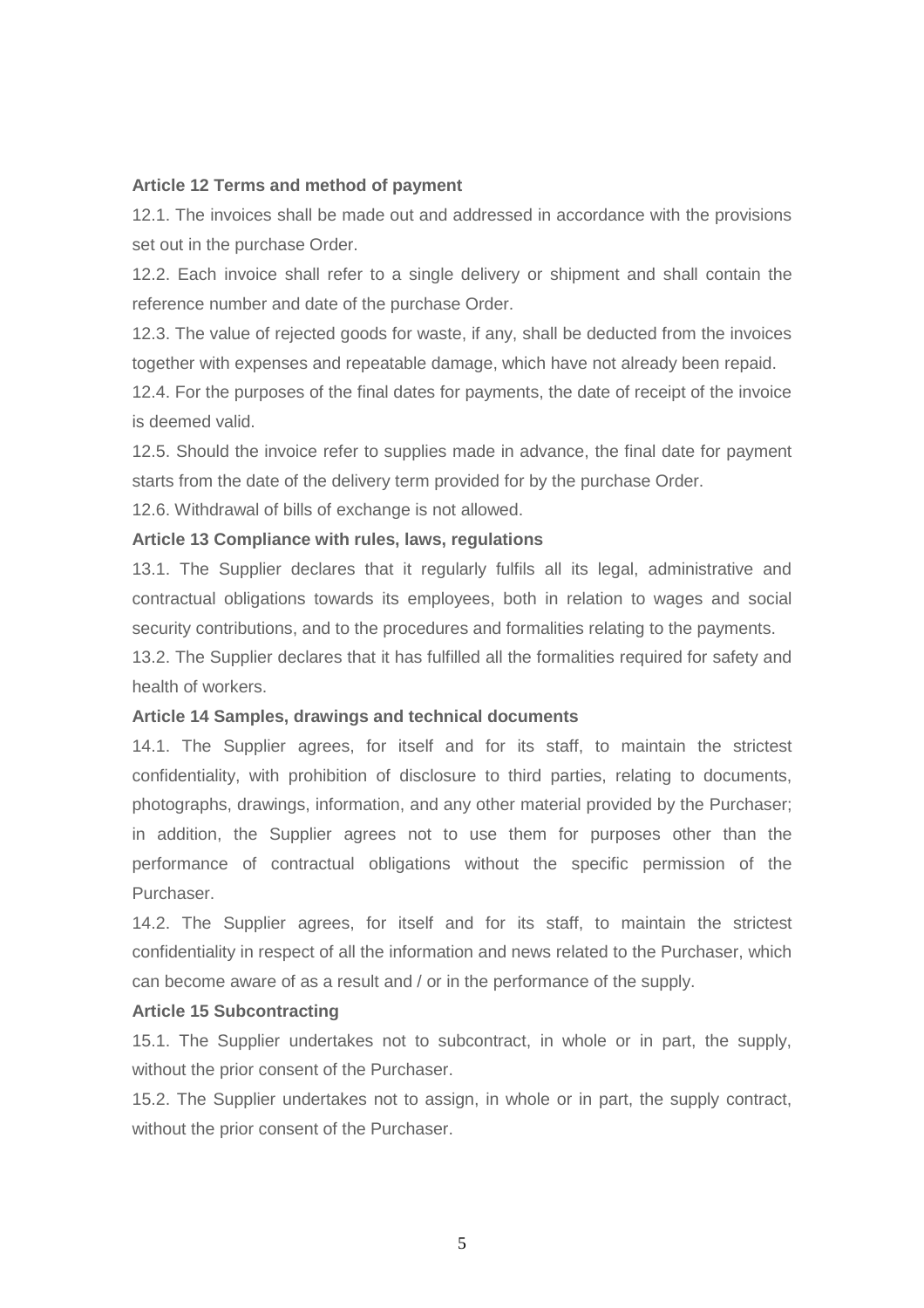#### **Article 16**

16.1. The Supplier undertakes to indemnify and hold harmless the Purchaser from any harm the latter may suffer in view of requests for compensation from customers of the Purchaser for damages caused by the Supplier's staff.

#### **Article 17 Tecniplant S.p.A. organizational model**

17.1. The Supplier declares that it is aware that the Purchaser has adopted a model of organization, management and control pursuant to the Italian legislative decree No. 231/01 and undertakes, also for fact committed by its employees, collaborators and agents, not to violate the requirements referred to in the Italian legislative decree No. 231/01.

#### **Article 18**

18.1. The Parties mutually acknowledge that the supply contract may be terminated by the Purchaser, pursuant to article 1456 of the Italian civil code, when the Supplier:

a. infringes the following articles: 5, 6, 10, 13, 14, 15, 16,17 and 18;

b. becomes insolvent or is subject to bankruptcy or requires admission to any insolvency proceedings;

c. is entered into liquidation;

d. implements a change of management or, within the corporate structure, related facts or circumstances or events fit to discredit the good name of the Supplier occur.

18.2 The supply contract will be terminated by operation of law upon receipt by the Supplier, at its registered office or administrative headquarters, of a registered letter with acknowledgment receipt, which declares the Purchaser's will to rely upon this termination clause.

#### **Article 19**

19.1. Should one or more provisions of these contractual general conditions become contrary to mandatory rules or rules of public policy, they will be treated as not included herein and will not affect the validity of the entire contract.

### **Article 20**

20.1 Any waiver, whether express or implied, by the Purchaser to rely upon any of the covenants contained in these general conditions of purchase, or the acquiescence to a breach or failure to comply with a clause by the Supplier, will in no way be deemed as a waiver of the provisions of that clause and will not prevent the Purchaser from demanding performance of that clause or of any other clause and to act by virtue of it